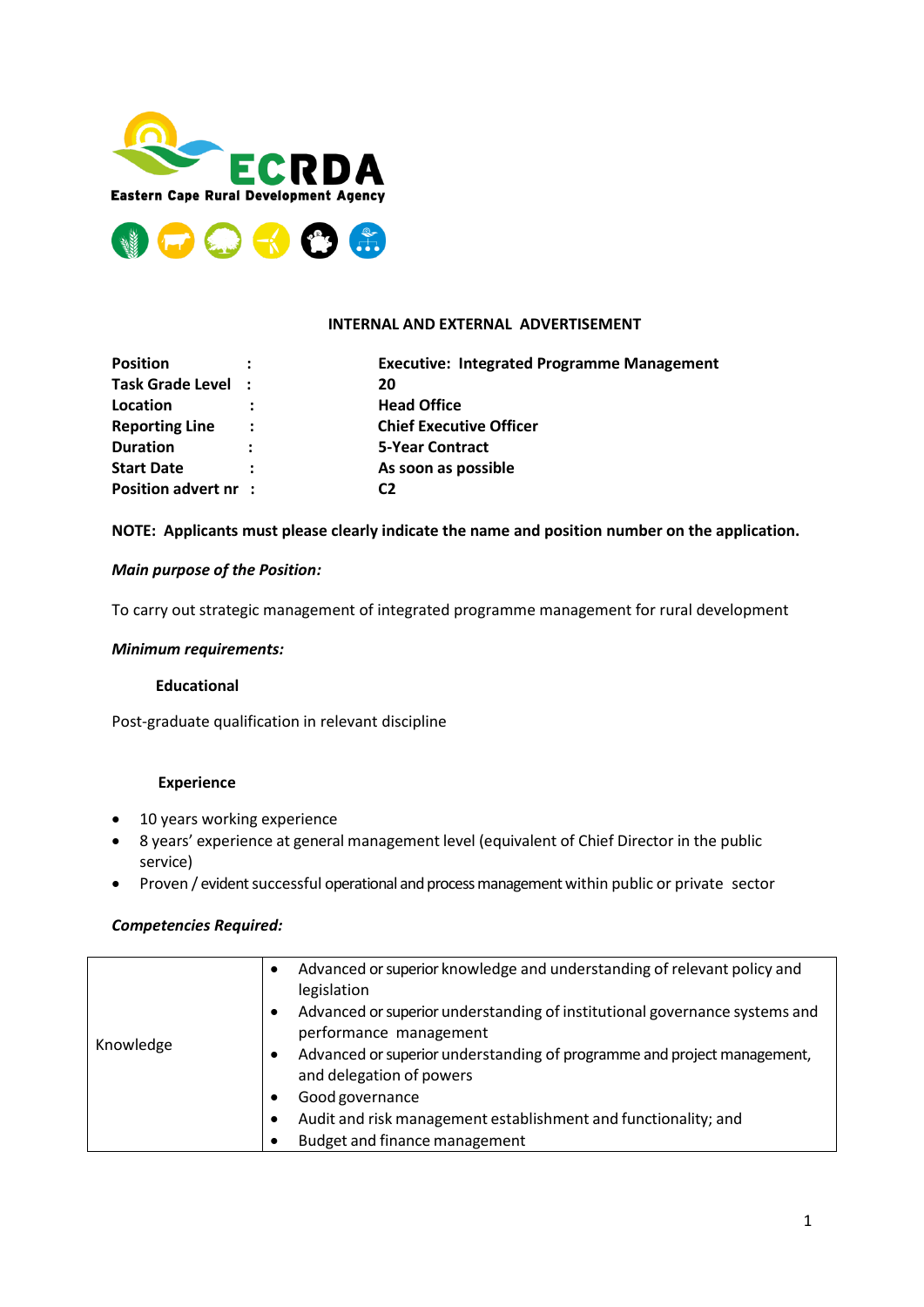|                     | Assessed <b>Advanced or Superior</b> proficiency level on the following leading |
|---------------------|---------------------------------------------------------------------------------|
|                     | competences:                                                                    |
|                     | <b>Strategic Direction and Leadership</b>                                       |
|                     | People Management                                                               |
| Leading Competences | Programme and Project Management                                                |
|                     | <b>Financial Management</b>                                                     |
|                     | Change Leadership                                                               |
|                     | Governance Leadership                                                           |
|                     | <b>Stakeholder Relations</b>                                                    |
|                     | Assessed <b>Advanced or Superior</b> proficiency level on the following core    |
|                     | competences:                                                                    |
|                     | Moral Competence                                                                |
| Core Competences    | Planning and Organising                                                         |
|                     | Analysis and Innovation                                                         |
|                     | Knowledge and Information Management                                            |
|                     | Communication                                                                   |
|                     | <b>Results and Quality Focus</b>                                                |

# *Key Performance Areas:*

|                | Leadership:                                                                                                                                                                                                                                                                                                                                                                                                                                                                                                                                                                                                                                                                                                                                                                                                                            |
|----------------|----------------------------------------------------------------------------------------------------------------------------------------------------------------------------------------------------------------------------------------------------------------------------------------------------------------------------------------------------------------------------------------------------------------------------------------------------------------------------------------------------------------------------------------------------------------------------------------------------------------------------------------------------------------------------------------------------------------------------------------------------------------------------------------------------------------------------------------|
| $\mathbf{1}$ . | Participate with the CEO in developing a vision and strategic plan to guide the ECRDA, and<br>٠<br>the Division<br>Identify, assess, and inform the CEO of internal and external issues that affect the Division<br>٠<br>Act as a professional advisor to the CEO on all aspects of the Division's activities<br>$\bullet$<br>Foster effective team work between the CEO and the Executive, and between the Executive<br>$\bullet$<br>and staff<br>In addition to the CEO, act as a spokesperson for the Division<br>Conduct official correspondence on behalf of the CEO as appropriate and jointly with the<br>$\bullet$<br>CEO when appropriate<br>Represent the Division at ECRDA activities and with various stakeholders to enhance the<br>$\bullet$<br>profile of the role of the Division and professional image of the ECRDA. |
|                | In order to ensure that appropriate strategic leadership is provided to the Division to carry out                                                                                                                                                                                                                                                                                                                                                                                                                                                                                                                                                                                                                                                                                                                                      |
|                | its business                                                                                                                                                                                                                                                                                                                                                                                                                                                                                                                                                                                                                                                                                                                                                                                                                           |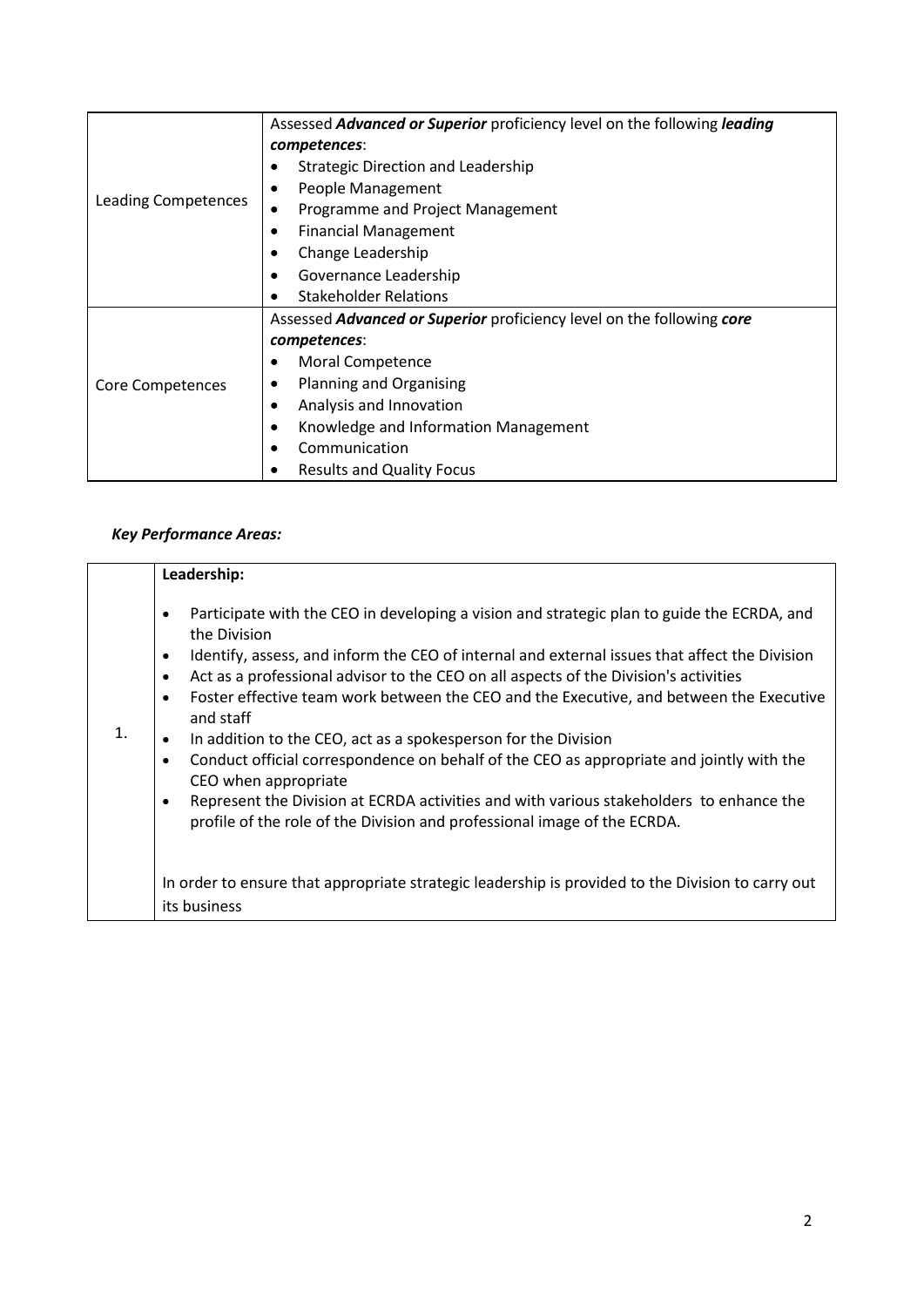|    | <b>Operational Planning and Management:</b>                                                                                                                                                                                                                                                                                                                                                                                                                                                                                                                                                                                                                                                                                                                                                                                                                 |
|----|-------------------------------------------------------------------------------------------------------------------------------------------------------------------------------------------------------------------------------------------------------------------------------------------------------------------------------------------------------------------------------------------------------------------------------------------------------------------------------------------------------------------------------------------------------------------------------------------------------------------------------------------------------------------------------------------------------------------------------------------------------------------------------------------------------------------------------------------------------------|
| 2. | Develop an operational plan which incorporates goals and objectives that work towards the<br>$\bullet$<br>strategic direction of the Division<br>Ensure that the operations of the Division meet expectations of its clients, Board, and<br>٠<br>stakeholders<br>Oversee the efficient and effective day-to-day operations of the Division<br>$\bullet$<br>Draft policies for the approval of the Board and prepare procedures to implement Division's<br>$\bullet$<br>policies; review existing policies on an annual basis and recommend changes to the CEO or<br>Board as appropriate<br>Ensure that personnel and client files are securely stored and privacy / confidentiality is<br>$\bullet$<br>maintained<br>Provide technical support to the CEO and Board by preparing Division-specific meeting<br>$\bullet$<br>agenda and supporting materials |
|    | In order to ensure the planning and day to day operational management of the Division                                                                                                                                                                                                                                                                                                                                                                                                                                                                                                                                                                                                                                                                                                                                                                       |
|    | Programme planning and management:                                                                                                                                                                                                                                                                                                                                                                                                                                                                                                                                                                                                                                                                                                                                                                                                                          |
| 3. | Oversee the planning, implementation and evaluation of the Division's programmes and<br>$\bullet$<br>services                                                                                                                                                                                                                                                                                                                                                                                                                                                                                                                                                                                                                                                                                                                                               |
|    | Ensure that the programmes and services offered by the Division contribute to the ECRDA's<br>$\bullet$<br>mission and reflect the priorities of the Board                                                                                                                                                                                                                                                                                                                                                                                                                                                                                                                                                                                                                                                                                                   |
|    | Monitor the day-to-day delivery of the programmes and services of the Division to maintain<br>or improve quality                                                                                                                                                                                                                                                                                                                                                                                                                                                                                                                                                                                                                                                                                                                                            |
|    | Oversee the planning, implementation, execution and evaluation of special projects<br>$\bullet$                                                                                                                                                                                                                                                                                                                                                                                                                                                                                                                                                                                                                                                                                                                                                             |
|    | In order to ensure the overseeing of programmes and projects, and management of<br>implementation                                                                                                                                                                                                                                                                                                                                                                                                                                                                                                                                                                                                                                                                                                                                                           |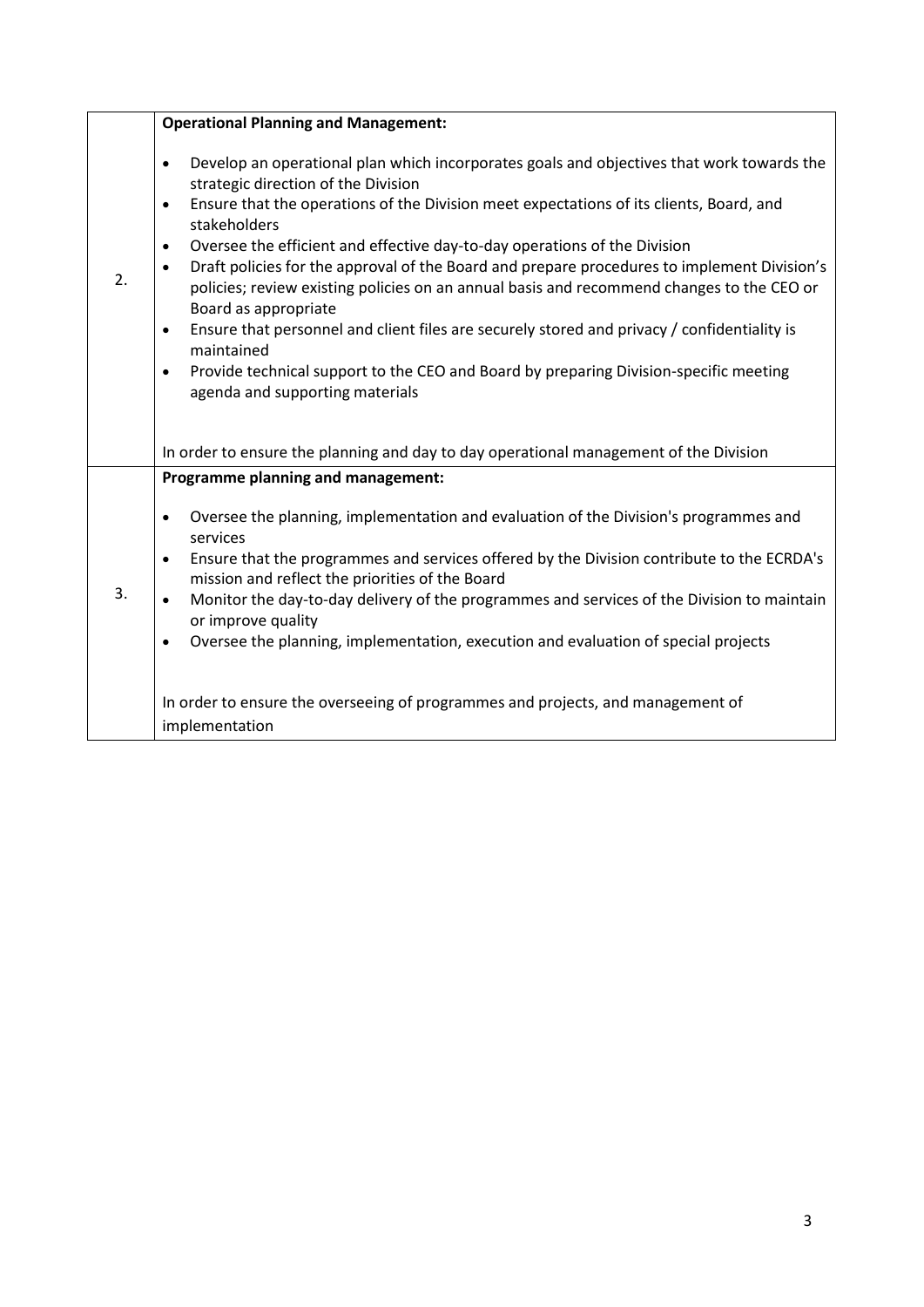|    | <b>Rural Development Planning, Monitoring and Evaluation:</b>                                                                                                                                                                                                                                                                                                                                                                                                                                                                                                                                                                                                                                                                                                                                                                                                                                                                                                                                                                                                                                                                                                                                                                                                                                                                                                                                                                                                                                                                                                                                                                                                                                                                                                                                                |
|----|--------------------------------------------------------------------------------------------------------------------------------------------------------------------------------------------------------------------------------------------------------------------------------------------------------------------------------------------------------------------------------------------------------------------------------------------------------------------------------------------------------------------------------------------------------------------------------------------------------------------------------------------------------------------------------------------------------------------------------------------------------------------------------------------------------------------------------------------------------------------------------------------------------------------------------------------------------------------------------------------------------------------------------------------------------------------------------------------------------------------------------------------------------------------------------------------------------------------------------------------------------------------------------------------------------------------------------------------------------------------------------------------------------------------------------------------------------------------------------------------------------------------------------------------------------------------------------------------------------------------------------------------------------------------------------------------------------------------------------------------------------------------------------------------------------------|
| 4. | Engage with the provincial authorities for Agriculture, Rural Development and Sustainable<br>٠<br>Development on policy issues<br>Conduct analysis of legal, economic, policy, social and institutional frameworks related to<br>$\bullet$<br>Eastern Cape's rural development, from the perspective of their adequacy, relevance and<br>suitability for ECRDA's strategy<br>Review the Eastern Cape rural economy, including its structure, status, trends, key drivers,<br>$\bullet$<br>gaps and impediments. This review should include issues related to rural employment; rural<br>infrastructure; agriculture and food security; livestock; rural financing, supply-chains and<br>trade<br>Consult with provincial and municipal functionaries for Agriculture, Rural Development, Land<br>$\bullet$<br>and Social Development, as well as with the national level government entities as<br>Departments of Agriculture, Fisheries, Land, Mineral Resources and Energy, to gain an<br>understanding of their current plans and programmes for rural development in Eastern Cape<br>Map out all rural development activities/projects already being carried out in Eastern Cape,<br>$\bullet$<br>including those being carried out by development partners and NGOs, and identify<br>opportunities for synergies<br>Identify key sub-sectors in the rural economy with economic potential and recommend steps<br>$\bullet$<br>to help realise that potential. This could include improving financial, technical and<br>institutional support for small farmers, SMEs and social entrepreneurs in rural areas<br>Interact with local communities and representatives of all stakeholder groups (including<br>$\bullet$<br>women and youth) in the identification of priority areas for rural development |
|    | Identify ways for establishing and facilitating linkages such as supply chains, between the<br>$\bullet$<br>Eastern Cape rural economy and the Special Economic Zones<br>Identify risks, including those related to climate change, skills levels of rural labour force,<br>$\bullet$                                                                                                                                                                                                                                                                                                                                                                                                                                                                                                                                                                                                                                                                                                                                                                                                                                                                                                                                                                                                                                                                                                                                                                                                                                                                                                                                                                                                                                                                                                                        |
|    | access to finance, and quality of institutional support from various provincial and national<br>authorities<br>Design a comprehensive rural development strategy that focuses on improving the quality of<br>٠<br>life in Eastern Cape's rural areas and prospects of rural livelihoods. The strategy should<br>identify opportunities for rural economic development and integration with regional<br>economy; agricultural diversification; innovations such as use of green technologies for                                                                                                                                                                                                                                                                                                                                                                                                                                                                                                                                                                                                                                                                                                                                                                                                                                                                                                                                                                                                                                                                                                                                                                                                                                                                                                              |
|    | farming, fisheries and livestock; and improving local capacity for business planning<br>Develop a time-bound action plan for implementation of the strategy<br>$\bullet$<br>Develop a real-time system of monitoring and evaluation of the rural development plans,<br>٠<br>strategies, and projects                                                                                                                                                                                                                                                                                                                                                                                                                                                                                                                                                                                                                                                                                                                                                                                                                                                                                                                                                                                                                                                                                                                                                                                                                                                                                                                                                                                                                                                                                                         |
|    | In order to ensure that rural development is planned, monitored and evaluated within an<br>integrated framework that is effective, and has the ability to guarantee returns for the ECRDA<br>strategy                                                                                                                                                                                                                                                                                                                                                                                                                                                                                                                                                                                                                                                                                                                                                                                                                                                                                                                                                                                                                                                                                                                                                                                                                                                                                                                                                                                                                                                                                                                                                                                                        |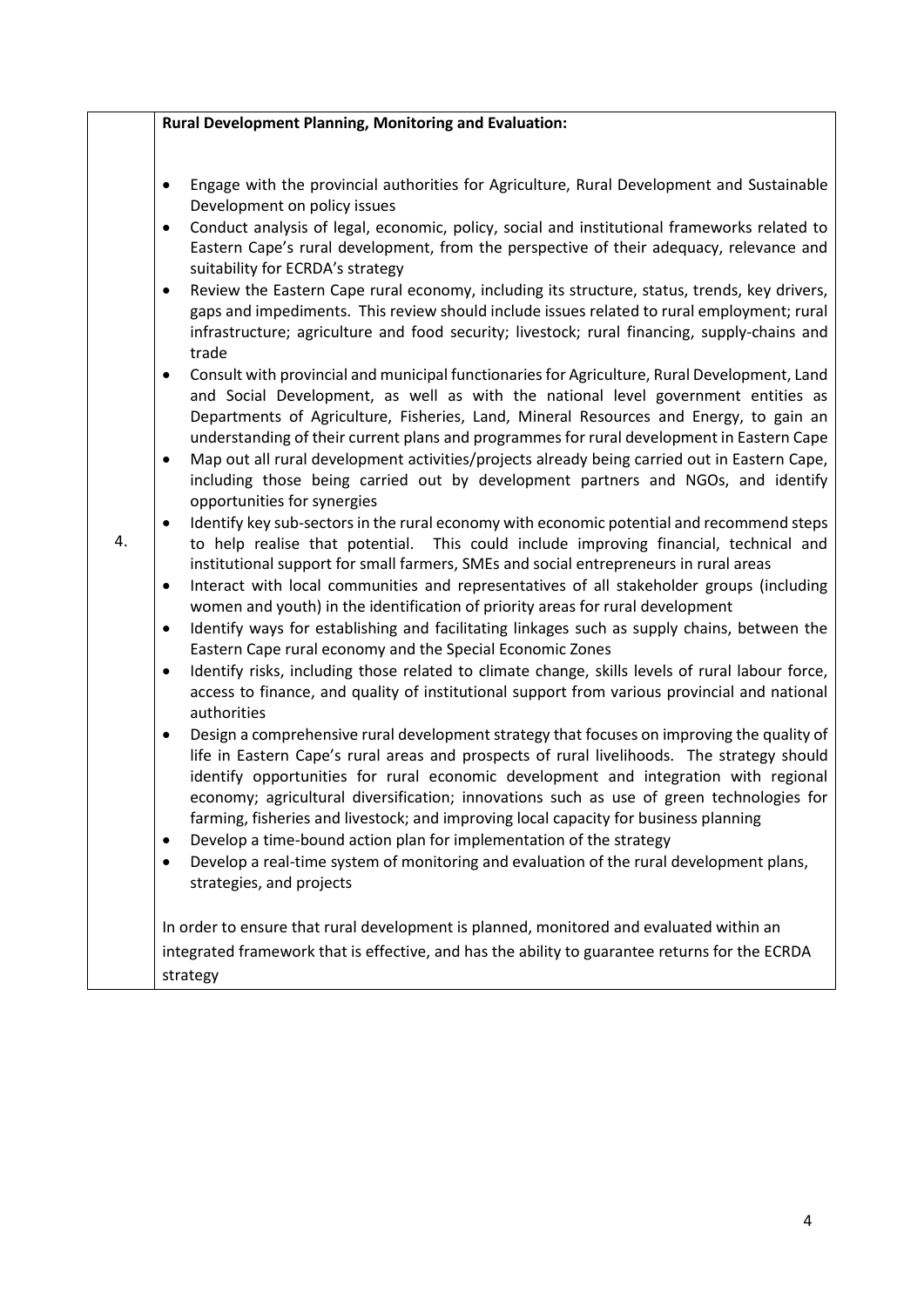|    | <b>Project Management Framework:</b>                                                                                                                                                                                                                                                                                                                                                                                                                                                                                                                                                                                                                                                                                                                                                                                                                                                                                                                                             |
|----|----------------------------------------------------------------------------------------------------------------------------------------------------------------------------------------------------------------------------------------------------------------------------------------------------------------------------------------------------------------------------------------------------------------------------------------------------------------------------------------------------------------------------------------------------------------------------------------------------------------------------------------------------------------------------------------------------------------------------------------------------------------------------------------------------------------------------------------------------------------------------------------------------------------------------------------------------------------------------------|
| 5. | Provide mandate and strategic alignment for programmes and projects<br>$\bullet$<br>Oversee the management of integrated programme and project management systems, and<br>$\bullet$<br>maintenance of database of all projects<br>Oversee the standard reporting and processes for all programmes and projects<br>$\bullet$<br>Oversee the provision of programmes and projects' information centre services<br>$\bullet$<br>Lead the development of strategies and guidelines for engaging private enterprises in rural<br>$\bullet$<br>development programmes and projects<br>Oversee the provision of projects' specialist and technical advisory services, and training<br>$\bullet$<br>Oversee the rendering of social facilitation services<br>$\bullet$<br>Oversee the rendering of stakeholder management, interagency and intergovernmental<br>$\bullet$<br>relations services<br>Oversee the rendering of private sector partnerships management services<br>$\bullet$ |
|    | In order to ensure that project management frameworks and programmes are in place, are<br>effective, and result in implementation                                                                                                                                                                                                                                                                                                                                                                                                                                                                                                                                                                                                                                                                                                                                                                                                                                                |
|    | <b>Infrastructure Delivery Management:</b>                                                                                                                                                                                                                                                                                                                                                                                                                                                                                                                                                                                                                                                                                                                                                                                                                                                                                                                                       |
| 6. | Oversee rural infrastructure portfolio planning<br>$\bullet$<br>Oversee the creation, management, and fulfilment of rural infrastructure contracts<br>$\bullet$<br>(procurement planning)<br>Oversee rural infrastructure package planning and definition (project organisation, setup,<br>$\bullet$<br>standards)<br>Oversee the development and documentation of designs for rural infrastructure<br>$\bullet$<br>Oversee site activities and works handover for rural infrastructure development<br>$\bullet$<br>Oversee projects closure in terms of archiving information, updating portfolio, and package<br>$\bullet$<br>completion for rural infrastructure<br>Oversee the conducting of periodic in-use evaluation of rural infrastructure<br>$\bullet$                                                                                                                                                                                                                 |
|    | In order to ensure that rural infrastructure delivery is managed through a professional<br>infrastructure delivery management system (IDMS), that it is effective, and results in planned<br>rural development                                                                                                                                                                                                                                                                                                                                                                                                                                                                                                                                                                                                                                                                                                                                                                   |
|    | <b>Financial planning and management:</b>                                                                                                                                                                                                                                                                                                                                                                                                                                                                                                                                                                                                                                                                                                                                                                                                                                                                                                                                        |
| 7. | Work with staff, CFO, CEO and the Board to prepare comprehensive budgets to secure<br>$\bullet$<br>adequate funding for the operation of the Division<br>Approve expenditures within authority delegated by the CEO and Board<br>$\bullet$<br>Administer the funds of the Division according to the approved budget and monitor the<br>monthly cash flow of the Division<br>Provide the CEO and Board with comprehensive, regular reports on the programme<br>$\bullet$<br>expenditures of the Division<br>Ensure that the Division complies with all public financial legislation<br>$\bullet$                                                                                                                                                                                                                                                                                                                                                                                  |
|    | In order to ensure proper planning and financial management for the Division                                                                                                                                                                                                                                                                                                                                                                                                                                                                                                                                                                                                                                                                                                                                                                                                                                                                                                     |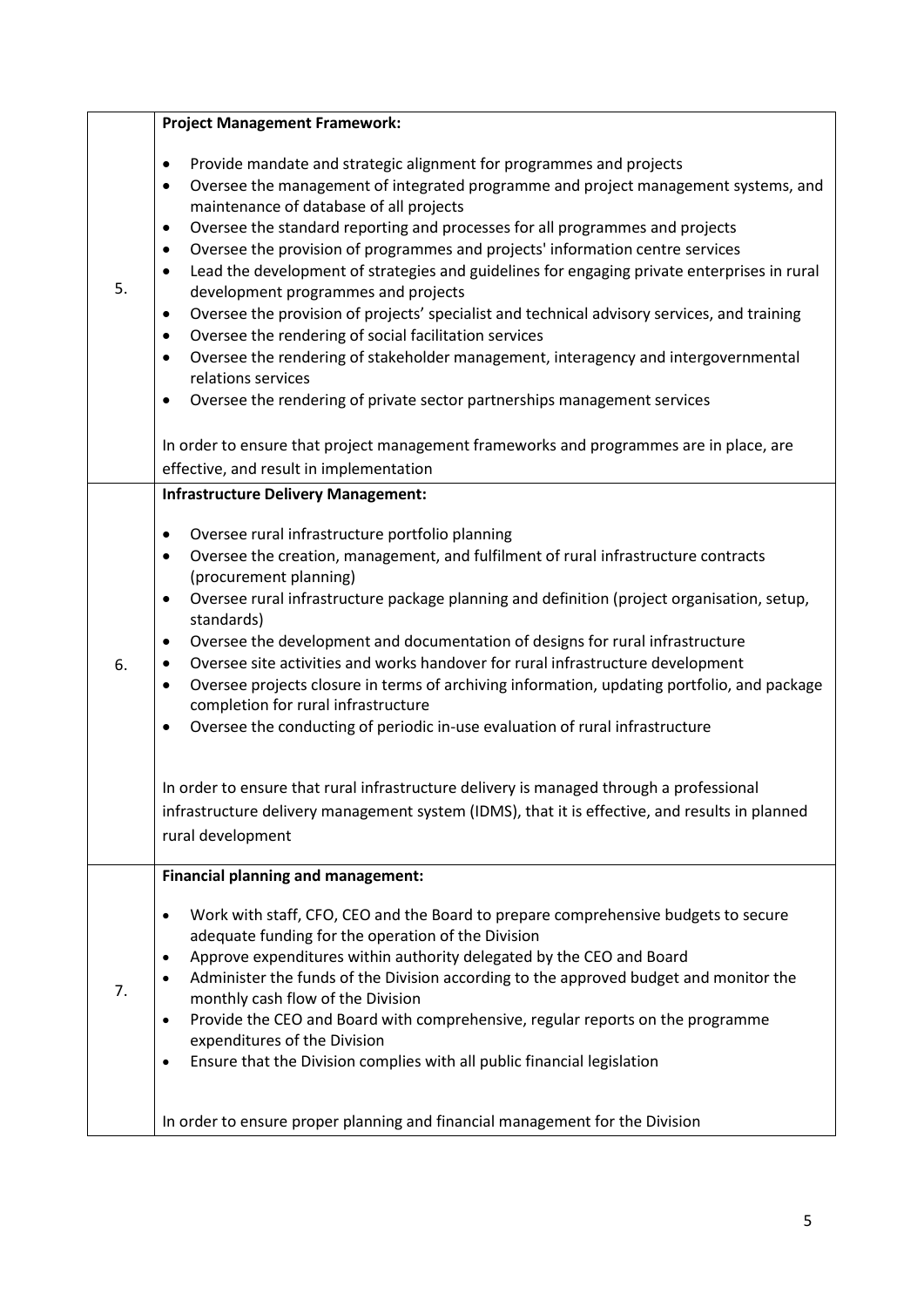|     | Human resources planning and management:                                                                                                                                                                                                                                                                                                                                                                                                                                                                                                                                                                                                                                                                                                                                                                                                                                                                                                                                                                                                                                                                                                                                     |
|-----|------------------------------------------------------------------------------------------------------------------------------------------------------------------------------------------------------------------------------------------------------------------------------------------------------------------------------------------------------------------------------------------------------------------------------------------------------------------------------------------------------------------------------------------------------------------------------------------------------------------------------------------------------------------------------------------------------------------------------------------------------------------------------------------------------------------------------------------------------------------------------------------------------------------------------------------------------------------------------------------------------------------------------------------------------------------------------------------------------------------------------------------------------------------------------|
| 8.  | Determine staffing requirements for Division programme delivery<br>$\bullet$<br>Oversee the implementation of the human resources policies, procedures and practices<br>$\bullet$<br>including the development of job description for all staff<br>Establish a positive, healthy and safe work environment in accordance with all appropriate<br>$\bullet$<br>legislation and regulations<br>Recruit, interview and select staff that have the right technical and personal abilities to help<br>$\bullet$<br>further the Division's objectives<br>Ensure that all staff receive orientation to the Division and that appropriate training is<br>$\bullet$<br>provided<br>Implement a performance management process for all staff which includes monitoring the<br>$\bullet$<br>performance of staff on an on-going basis, and conducting quarterly performance reviews<br>and an annual performance assessment<br>Coach and mentor staff as appropriate to improve performance<br>$\bullet$<br>Discipline staff when necessary using appropriate techniques, including dismissing staff<br>$\bullet$<br>when necessary using appropriate and legally defensible procedures |
|     | In order to ensure appropriate planning and management of human resources for the Division                                                                                                                                                                                                                                                                                                                                                                                                                                                                                                                                                                                                                                                                                                                                                                                                                                                                                                                                                                                                                                                                                   |
| 9.  | <b>Stakeholder relations / advocacy:</b><br>Communicate with stakeholders to keep them informed of the work of the Division, and<br>$\bullet$<br>identify changes in rural development trends and landscape<br>Establish good working relationships and collaborative arrangements with stakeholders<br>(e.g. businesses, communities, public entities) and other organisations to help achieve the<br>goals of the ECRDA                                                                                                                                                                                                                                                                                                                                                                                                                                                                                                                                                                                                                                                                                                                                                    |
|     | In order to ensure strong stakeholder relations with the ECRDA stakeholders                                                                                                                                                                                                                                                                                                                                                                                                                                                                                                                                                                                                                                                                                                                                                                                                                                                                                                                                                                                                                                                                                                  |
| 10. | <b>Risk management:</b><br>Identify and evaluate risks to the Division's people (clients, staff), property, finances,<br>goodwill, and image and implement measures to control risks<br>Ensure that the ECRDA carries appropriate and adequate insurance coverage for people and<br>$\bullet$<br>assets of the Division, where applicable and necessary<br>Ensure that the Board and staff understand the terms, conditions and limitations of the<br>٠<br>insurance coverage                                                                                                                                                                                                                                                                                                                                                                                                                                                                                                                                                                                                                                                                                                |
| 11. | In order to ensure proper risk mitigation for the Division<br>Perform any other related duties as instructed by the CEO                                                                                                                                                                                                                                                                                                                                                                                                                                                                                                                                                                                                                                                                                                                                                                                                                                                                                                                                                                                                                                                      |
|     |                                                                                                                                                                                                                                                                                                                                                                                                                                                                                                                                                                                                                                                                                                                                                                                                                                                                                                                                                                                                                                                                                                                                                                              |

# **GENERAL INFORMATION**

The application, which should as minimum contain a covering letter, CV, certified copies of your identity document, qualifications and drivers licence, must be submitted t[o recruitment@ecrda.co.za](mailto:recruitment@ecrda.co.za)